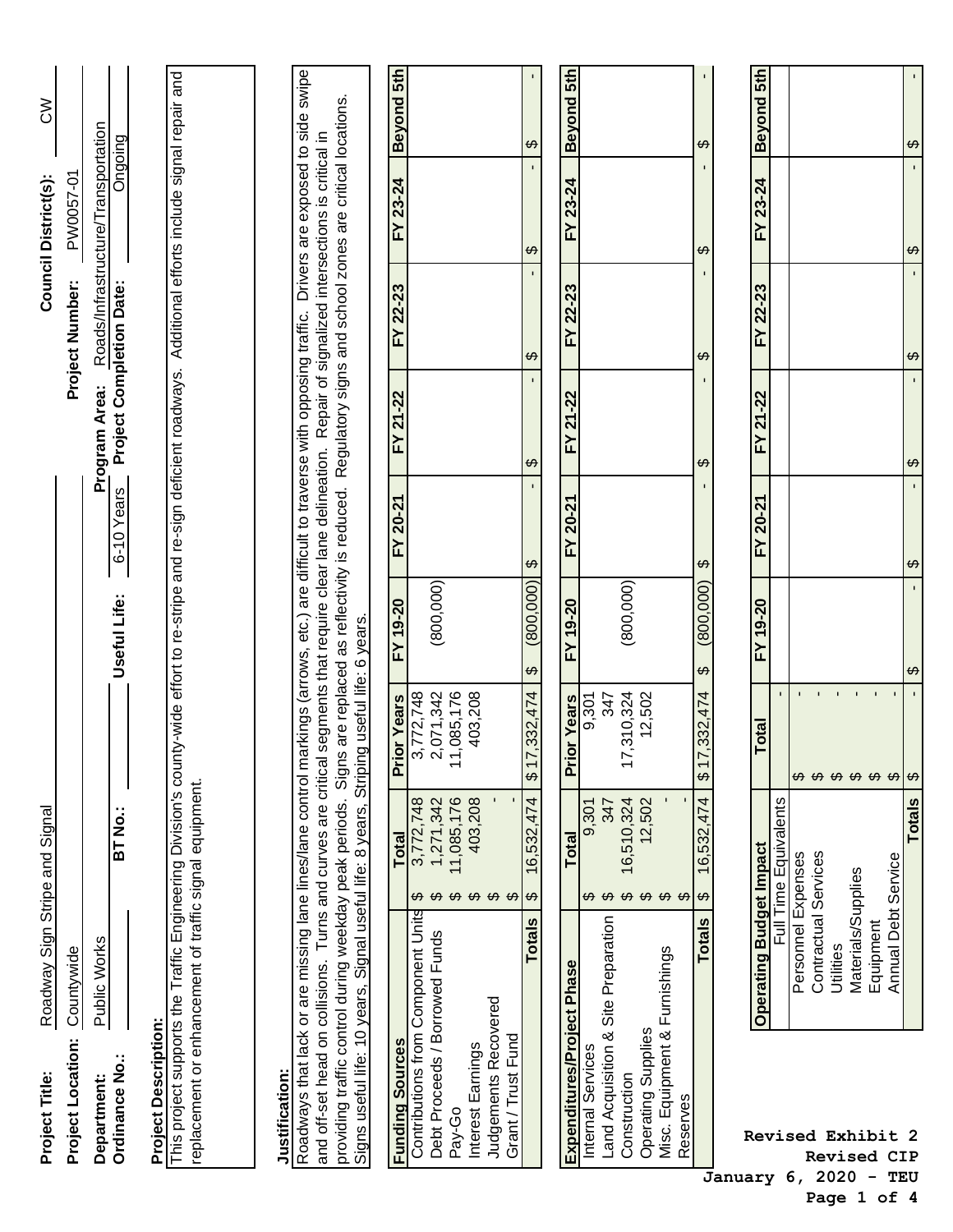| Project Title:                                                                                                                                                   |                                                                                                                                                                        | Pearl Street - 44th Street Intersection  |                                                    |                                                                                                     |                        |                                                  |                                     | Council District(s):   | L                      |
|------------------------------------------------------------------------------------------------------------------------------------------------------------------|------------------------------------------------------------------------------------------------------------------------------------------------------------------------|------------------------------------------|----------------------------------------------------|-----------------------------------------------------------------------------------------------------|------------------------|--------------------------------------------------|-------------------------------------|------------------------|------------------------|
| Project Location:                                                                                                                                                |                                                                                                                                                                        | Intersection of Pearl Street and 44th    | Street                                             |                                                                                                     |                        |                                                  | Project Number:                     | PW0598-02              |                        |
| Ordinance No.:<br>Department:                                                                                                                                    | Public Works                                                                                                                                                           | <b>BT No.:</b>                           |                                                    | Useful Life:                                                                                        |                        | <b>Project Completion Date:</b><br>Program Area: | Roads/Infrastructure/Transportation |                        |                        |
| <b>Project Description:</b>                                                                                                                                      |                                                                                                                                                                        |                                          |                                                    |                                                                                                     |                        |                                                  |                                     |                        |                        |
| This allocation funds the design and construction of a traff                                                                                                     | Street. Design will include special emphasis crosswalks (this intersection is a school crossing with an elementary school north of the intersection) with              |                                          |                                                    | ic signal and overhead fiber interconnect along East 44th Street between Pearl Street and Main      |                        |                                                  |                                     |                        |                        |
|                                                                                                                                                                  | north approach will be relocated further downstream for intersection safety.<br>upgraded ADA compliant ramps, pedestrian signal phasir                                 |                                          |                                                    | og, and extended left-turn bays on Pearl Street. The Jacksonville Transit Authority bus stop on the |                        |                                                  |                                     |                        |                        |
|                                                                                                                                                                  |                                                                                                                                                                        |                                          |                                                    |                                                                                                     |                        |                                                  |                                     |                        |                        |
| Justification:                                                                                                                                                   |                                                                                                                                                                        |                                          |                                                    |                                                                                                     |                        |                                                  |                                     |                        |                        |
| the through traffic lane. The fiber interconnect will allow for communication between the signals and the Traffic Management Center at the City of Jacksonville. | This project will result in an increased roadway and pedestrian safety. The extended left-turn bays and left-turn signal phasing will prevent left-turn spillover into |                                          |                                                    |                                                                                                     |                        |                                                  |                                     |                        |                        |
|                                                                                                                                                                  |                                                                                                                                                                        |                                          |                                                    |                                                                                                     |                        |                                                  |                                     |                        |                        |
| <b>Funding Sources</b>                                                                                                                                           |                                                                                                                                                                        | <b>Total</b>                             | <b>Prior Years</b>                                 | FY 19-20                                                                                            | FY 20-21               | FY 21-22                                         | FY 22-23                            | FY 23-24               | Beyond 5th             |
| Debt Proceeds / Borrowed Funds<br>Judgements Recovered<br>Grant / Trust Fund<br>Interest Earnings<br>Pay-Go                                                      | Contributions from Component Units                                                                                                                                     | 800,000<br>$\omega \omega \omega \omega$ |                                                    | 800,000                                                                                             |                        |                                                  |                                     |                        |                        |
|                                                                                                                                                                  | <b>Totals</b>                                                                                                                                                          | 800,000                                  | $\boldsymbol{\varphi}$                             | 800,000<br>$\boldsymbol{\varphi}$                                                                   | $\boldsymbol{\varphi}$ | $\boldsymbol{\varphi}$                           | $\boldsymbol{\varphi}$              | $\boldsymbol{\varphi}$ | ↮                      |
| Expenditures/Project Phase                                                                                                                                       |                                                                                                                                                                        | Total                                    | <b>Prior Years</b>                                 | FY 19-20                                                                                            | FY 20-21               | FY 21-22                                         | FY 22-23                            | FY 23-24               | <b>Beyond 5th</b>      |
| Misc. Equipment & Furnishings<br>Capital Professional Services<br>Capital Equipment<br>Construction<br>Reserves                                                  | Land Acquisition & Site Preparation                                                                                                                                    | 800,000<br><del>ഗ</del> ഗ ഗ ഗ ഗ ഗ        |                                                    | 800,000                                                                                             |                        |                                                  |                                     |                        |                        |
|                                                                                                                                                                  | <b>Totals</b>                                                                                                                                                          | 800,000                                  | $\leftrightarrow$                                  | 800,000<br>$\boldsymbol{\varphi}$                                                                   | ↔                      | ↔                                                | $\boldsymbol{\varphi}$              | $\boldsymbol{\varphi}$ | $\boldsymbol{\varphi}$ |
|                                                                                                                                                                  |                                                                                                                                                                        |                                          |                                                    |                                                                                                     |                        |                                                  |                                     |                        |                        |
|                                                                                                                                                                  | <b>Operating Budget Impact</b>                                                                                                                                         | Full Time Equivalents                    | $\overline{1}$<br>Total                            | FY 19-20                                                                                            | FY 20-21               | FY 21-22                                         | 22-23<br>$\geq$                     | FY 23-24               | Beyond 5th             |
| Revised Exhibit 2                                                                                                                                                | Personnel Expenses<br>Contractual Services                                                                                                                             |                                          |                                                    |                                                                                                     |                        |                                                  |                                     |                        |                        |
| <b>Revised CIP</b>                                                                                                                                               | Utilities                                                                                                                                                              |                                          | $\mathbf{L}$<br>$\mathbf{r}$<br><b>တတော့ တတော့</b> |                                                                                                     |                        |                                                  |                                     |                        |                        |
|                                                                                                                                                                  | Materials/Supplies                                                                                                                                                     |                                          | $\mathbf{r}$                                       |                                                                                                     |                        |                                                  |                                     |                        |                        |
|                                                                                                                                                                  | <b>Annual Debt Service</b><br>Equipment                                                                                                                                |                                          |                                                    |                                                                                                     |                        |                                                  |                                     |                        |                        |
|                                                                                                                                                                  |                                                                                                                                                                        | Totals                                   | $\boldsymbol{\varphi}$                             | ക                                                                                                   | $\boldsymbol{\varphi}$ | ↔                                                | ↔                                   | $\boldsymbol{\varphi}$ | ↔                      |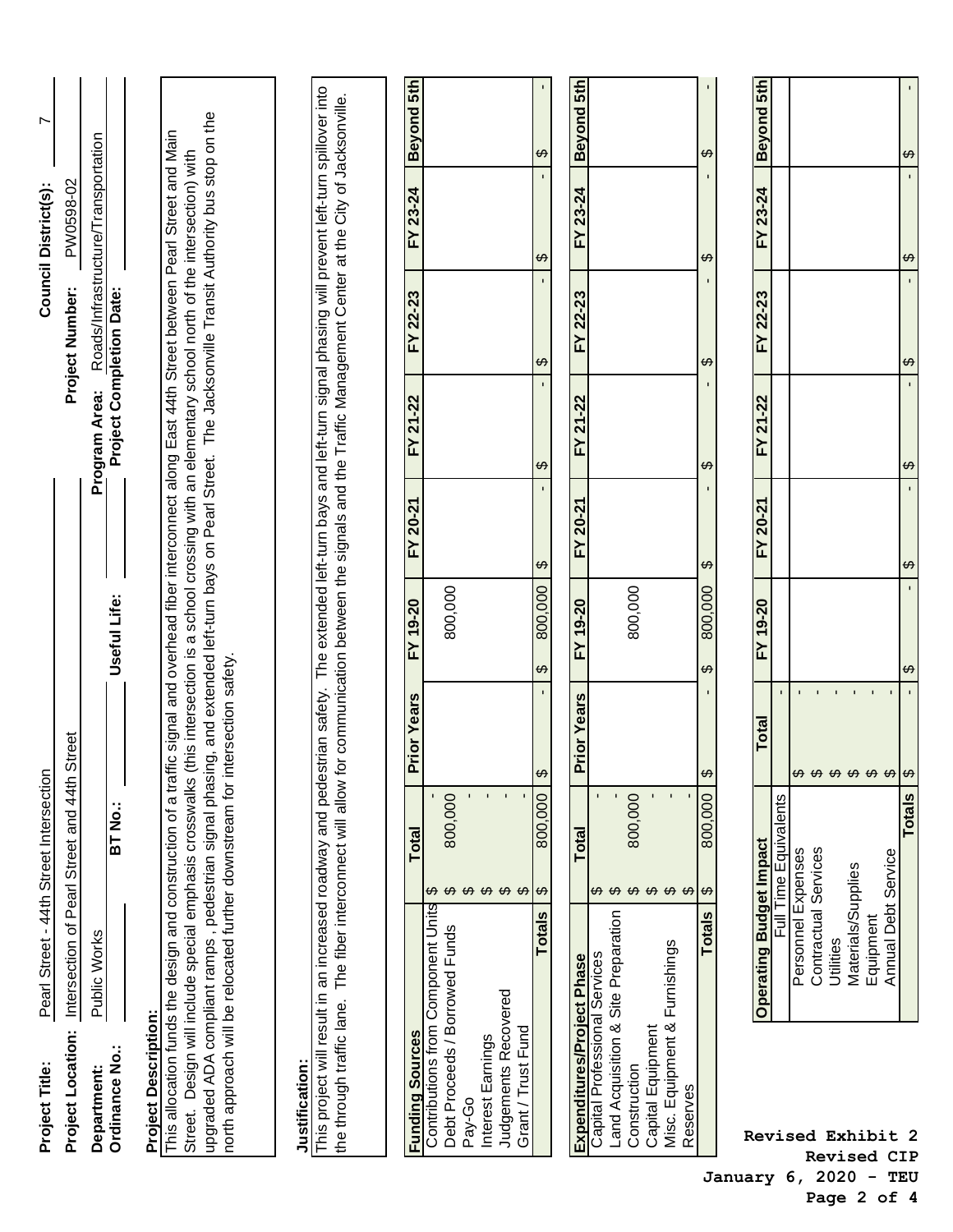|                                | Project Title:                                                 |                                                                                                                                                                                                                                                                                                                                                                                                                                                       | Countywide Intersection Imp & Bridge Rehab - Intersections |                               |                                     |                        |                        |                          | Council District(s):                | $\lesssim$        |
|--------------------------------|----------------------------------------------------------------|-------------------------------------------------------------------------------------------------------------------------------------------------------------------------------------------------------------------------------------------------------------------------------------------------------------------------------------------------------------------------------------------------------------------------------------------------------|------------------------------------------------------------|-------------------------------|-------------------------------------|------------------------|------------------------|--------------------------|-------------------------------------|-------------------|
|                                | Project Location:                                              | Countywide                                                                                                                                                                                                                                                                                                                                                                                                                                            |                                                            |                               |                                     |                        |                        | Project Number:          | PW0381-03                           |                   |
|                                | Department:                                                    | Public Works                                                                                                                                                                                                                                                                                                                                                                                                                                          |                                                            |                               |                                     |                        | Program Area:          |                          | Roads/Infrastructure/Transportation |                   |
|                                | Ordinance No.:                                                 |                                                                                                                                                                                                                                                                                                                                                                                                                                                       | $\overline{\text{BT No}}$ :                                |                               | Useful Life:                        | 20 Years               |                        | Project Completion Date: | Ongoing                             |                   |
|                                | <b>Project Description:</b>                                    |                                                                                                                                                                                                                                                                                                                                                                                                                                                       |                                                            |                               |                                     |                        |                        |                          |                                     |                   |
|                                |                                                                | This allocation funds county-wide enhancements to City intersections. The enhancements are focused on City intersection safety and capacity improvements to                                                                                                                                                                                                                                                                                           |                                                            |                               |                                     |                        |                        |                          |                                     |                   |
|                                |                                                                | mitigate hazardous conditions and enhance roadway traffic flow and operations throughout Jacksonville. The Public Works Department has developed a<br>prioritization process to identify sites that require mitigation of safety issues and sites with persistent capacity issues.                                                                                                                                                                    |                                                            |                               |                                     |                        |                        |                          |                                     |                   |
|                                |                                                                |                                                                                                                                                                                                                                                                                                                                                                                                                                                       |                                                            |                               |                                     |                        |                        |                          |                                     |                   |
|                                | Justification:                                                 |                                                                                                                                                                                                                                                                                                                                                                                                                                                       |                                                            |                               |                                     |                        |                        |                          |                                     |                   |
|                                |                                                                | contributing factors. The work is usually minor and improvement plans are selected based on anticipated reduction in crashes or elimination of factors that<br>Locations experiencing noticeable volumes of crashes may be improved with corrective measures that will mitigate targeted crash types and crash/conflict<br>contribute to crashes. It provides flexibility to address unforeseen needs rapidly, since the funding is already in place. |                                                            |                               |                                     |                        |                        |                          |                                     |                   |
|                                |                                                                |                                                                                                                                                                                                                                                                                                                                                                                                                                                       |                                                            |                               |                                     |                        |                        |                          |                                     |                   |
|                                |                                                                |                                                                                                                                                                                                                                                                                                                                                                                                                                                       |                                                            |                               |                                     |                        |                        |                          |                                     |                   |
|                                | <b>Funding Sources</b>                                         |                                                                                                                                                                                                                                                                                                                                                                                                                                                       | <b>Total</b>                                               | <b>Prior Years</b>            | FY 19-20                            | FY 20-21               | FY 21-22               | FY 22-23                 | FY 23-24                            | <b>Beyond 5th</b> |
|                                | Debt Proceeds / Borrowed Funds<br>Pay-Go                       | Contributions from Component Units                                                                                                                                                                                                                                                                                                                                                                                                                    | 27,675<br>605,218<br>53,291                                | 1,405,218<br>27,675<br>53,291 | (800, 000)                          |                        |                        |                          |                                     |                   |
|                                | Interest Earnings                                              |                                                                                                                                                                                                                                                                                                                                                                                                                                                       | 644,420                                                    | 644,420                       |                                     |                        |                        |                          |                                     |                   |
|                                | Judgements Recovered<br>Grant / Trust Fund                     |                                                                                                                                                                                                                                                                                                                                                                                                                                                       |                                                            |                               |                                     |                        |                        |                          |                                     |                   |
|                                |                                                                | <b>Totals</b>                                                                                                                                                                                                                                                                                                                                                                                                                                         | 1,330,604<br>$\Theta$                                      | 2,130,604<br>$\bigoplus$      | (800,000)<br>$\boldsymbol{\varphi}$ | $\Theta$               | $\boldsymbol{\varphi}$ | $\boldsymbol{\varphi}$   | $\boldsymbol{\varphi}$              | ↔                 |
|                                | Expenditures/Project Phase                                     |                                                                                                                                                                                                                                                                                                                                                                                                                                                       | Total                                                      | Prior Years                   | FY 19-20                            | FY 20-21               | FY 21-22               | 22-23<br>$\geq$          | 23-24<br>≿                          | <b>Beyond 5th</b> |
|                                | Capital Professional Services                                  | Land Acquisition & Site Preparation                                                                                                                                                                                                                                                                                                                                                                                                                   |                                                            |                               |                                     |                        |                        |                          |                                     |                   |
|                                | Construction                                                   |                                                                                                                                                                                                                                                                                                                                                                                                                                                       | 1,330,604                                                  | 2,130,604                     | (800, 000)                          |                        |                        |                          |                                     |                   |
|                                | Misc. Equipment & Furnishings<br>Capital Equipment<br>Reserves |                                                                                                                                                                                                                                                                                                                                                                                                                                                       |                                                            |                               |                                     |                        |                        |                          |                                     |                   |
|                                |                                                                | <b>Totals</b>                                                                                                                                                                                                                                                                                                                                                                                                                                         | 1,330,604<br>↔                                             | 2,130,604<br>$\bigoplus$      | (800, 000)<br>$\leftrightarrow$     | $\boldsymbol{\varphi}$ | $\varphi$              | $\varphi$                | ↔                                   | ↔                 |
| January                        |                                                                |                                                                                                                                                                                                                                                                                                                                                                                                                                                       |                                                            |                               |                                     |                        |                        |                          |                                     |                   |
|                                |                                                                | <b>Operating Budget Impact</b>                                                                                                                                                                                                                                                                                                                                                                                                                        |                                                            | <b>Total</b>                  | FY 19-20                            | FY 20-21               | FY 21-22               | FY 22-23                 | FY 23-24                            | Beyond 5th        |
|                                |                                                                |                                                                                                                                                                                                                                                                                                                                                                                                                                                       | Full Time Equivalents                                      |                               |                                     |                        |                        |                          |                                     |                   |
| 6,                             | Revised Exhibit 2                                              | Contractual Services<br>Personnel Expenses                                                                                                                                                                                                                                                                                                                                                                                                            |                                                            | $\blacksquare$                |                                     |                        |                        |                          |                                     |                   |
| 2020                           |                                                                | Utilities                                                                                                                                                                                                                                                                                                                                                                                                                                             |                                                            |                               |                                     |                        |                        |                          |                                     |                   |
|                                |                                                                | Materials/Supplies                                                                                                                                                                                                                                                                                                                                                                                                                                    |                                                            | $\mathbf{I}$                  |                                     |                        |                        |                          |                                     |                   |
| Page 3 of                      | <b>Revised CIP</b>                                             | <b>Annual Debt</b><br>Equipment                                                                                                                                                                                                                                                                                                                                                                                                                       | Service                                                    |                               |                                     |                        |                        |                          |                                     |                   |
| TEU<br>$\overline{\mathbf{4}}$ |                                                                |                                                                                                                                                                                                                                                                                                                                                                                                                                                       | Totals                                                     | $\boldsymbol{\varphi}$        | ↔                                   | ↔                      | $\boldsymbol{\varphi}$ | ↔                        | ↔                                   | ↔                 |
|                                |                                                                |                                                                                                                                                                                                                                                                                                                                                                                                                                                       |                                                            |                               |                                     |                        |                        |                          |                                     |                   |